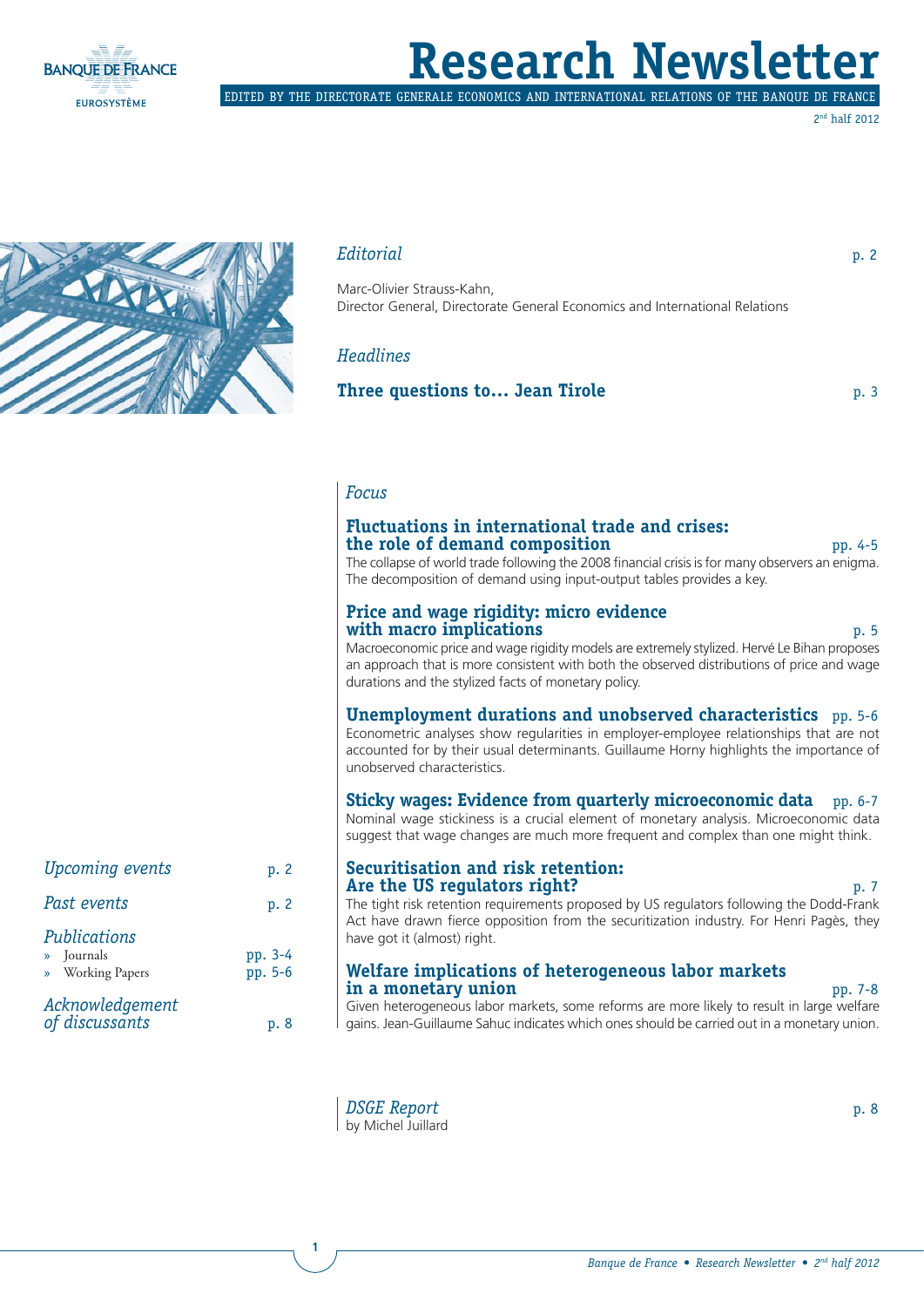#### **Coming up**

"Banking Models and Banking Structures" • Banque de France and Toulouse School of Economics conference • December 11, 2012.

''The economics of sovereign debt and default'' • Banque de France, Sciences Po and CEPR • Paris, December 17-18, 2012.

"Globalization and Labor Markets" • Banque de France conference • May 16-17, 2013.

"Fourth Macroeconomics and Finance Conference" • Banque de France and Deutsche Bundesbank conference • May 23-24, 2013.

''Global spillovers and international cycles'' • Banque de France/EABCN conference • May 30-31, 2012.

#### **Past events**

#### *Conferences and symposiums*

"Firm financing & default risk during and after the crisis" • organised by Banque de France and Oséo • Paris, February 9-10, 2012.

''Conference on data gaps for economies in the European Region" • organised by Banque de France • April 25-26, 2012.

''Macro-Finance" • organised by Science Po, Bern University, Wisconsin School of Business and Banque de France • June 29-30, 2012.

**2**

# **Editorial**

Marc-Olivier Strauss-Kahn, Director General for Economics and International Relations



The Banque de France has for a long time been involved in research, but significant developments in recent years offer us a good opportunity to draw some first conclusions.

The organisation of research activities at the Directorate General, Economics and International Relations (DGEI) and, more generally, the Banque de France is particular in more than one respect and this organisation should be maintained and even strengthened.

Its first characteristic is that it does not concentrate research in a few units of the Bank, but enables most departments of the DGEI to conduct research work, alongside their other tasks (studies, forecasting, coordination, international affairs, etc.), in conjunction with the other Directorates General and the Prudential Supervision Authority (*Autorité de contrôle prudentiel*). This approach has the advantage of facilitating the creation of bridges between research and operational activities, as regards both topics studied and staff mobility.

A second characteristic is the diversity of research subjects. Of the publications of the DGEI in 2011, half cover "traditional" central bank issues (monetary policy, financial economics and inflation), while the other half deals with other topics: forecasting tools, international trade, fiscal policy, real estate and econometrics. Despite their differences, all of these topics contribute to the preparation and implementation of monetary policy and to the discussions on economic and financial stability.

Its third characteristic is to mix researchers with different profiles and to offer in-house career opportunities: in 2012, after several years of intensive recruitment at the DGEI, the number of managerial staff is equivalent whether they have passed the competitive entrance exam or have been offered a contract. This also holds true in the case of heads of division and their deputies.

These developments have generated a positive momentum evidenced by the spectacular progression of the Banque de France in international rankings. In the Saint Louis Fed RePEc ranking, which is based on publication stocks, the Bank climbed up from  $186<sup>th</sup>$  position in Europe in 2008 to  $65<sup>th</sup>$  at end-2011 and is now ranked among the top five percent of economic institutions worldwide and among the top 10 institutions in France. Roughly fifty articles are now published every year by Banque de France researchers, compared with 18 in 2006. The quality of publications has also improved: between 2009 and 2011, 9 publications were in Group 1 of the "Journal Quality and Impact Factor List" drawn up by the DGEI and based on three sources: the ECB, the CNRS and Mingers & Harzing (2007), compared with zero between 2006 and 2008; 2012 looks very promising.

Efforts must be pursued to consolidate these internal achievements and radiate outward. The partnerships established with academic institutions, the Toulouse School of Economics (TSE), the Paris School of Economics (PSE), Sciences Po, the University of Auvergne and shortly Aix-Marseille Sciences Economiques (AMSE ) should contribute to this through mutual exchanges. Interactions are in place (seminars, exchanges with high-level academics such as Jean Tirole, interviewed in this letter) and should be intensified.

It is by pursuing these objectives of versatility and excellence and by further expanding its international reach that the Bank will continue to improve its research scoreboard.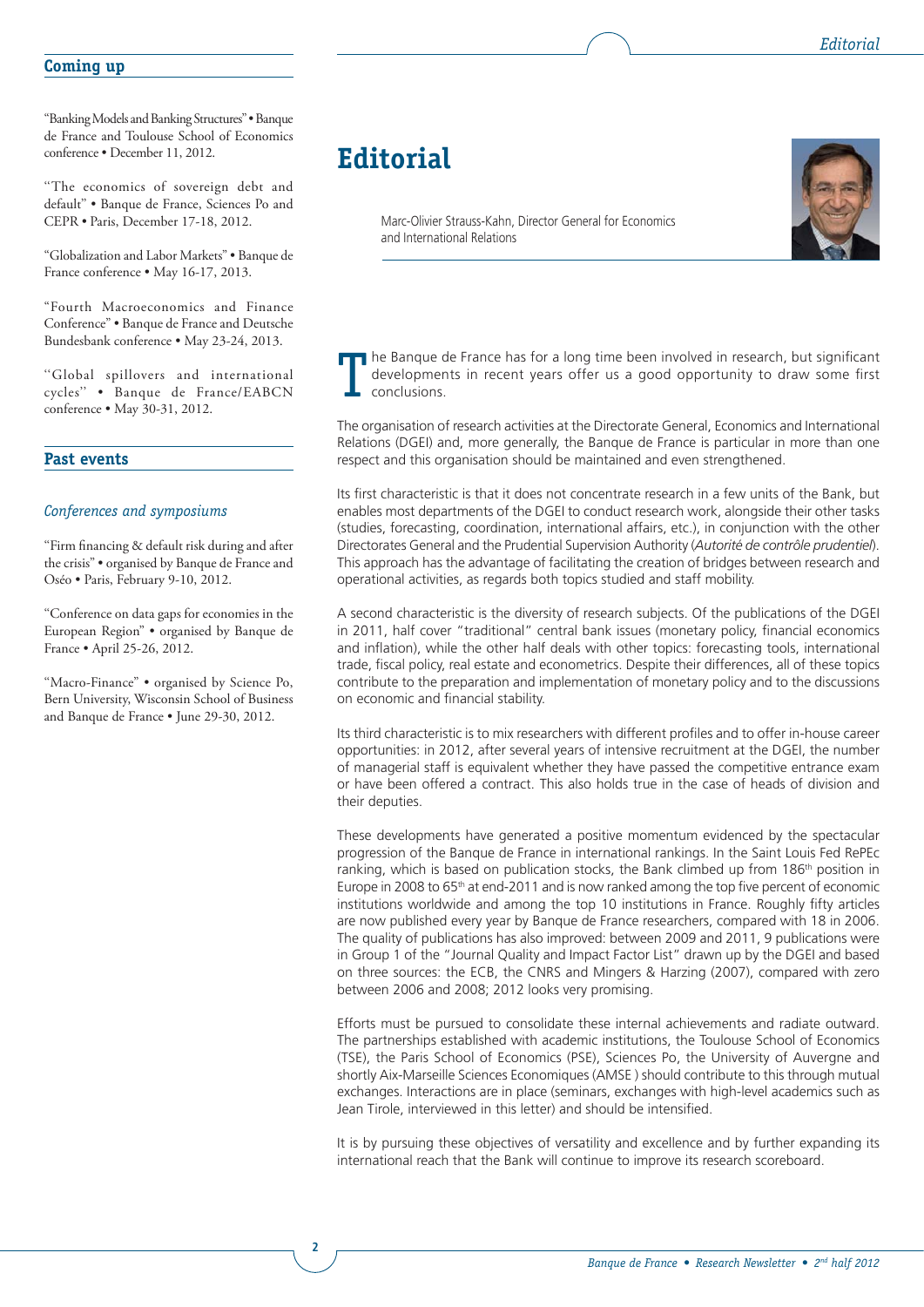*Three questions to…*

#### **Publications in the 1st half of 2012**

"Financial variables as leading indicators of GDP growth: Evidence from a MIDAS approach during the Great Recession", L. Ferrara and C. Marsilli, *Applied Economics Letters*, May.

Labour Productivity and Compensation of Employees in Europe, D. Fuentes-Castro, *Applied Economics Letters*, May-June, 19 (7-9), pp. 689-93.

"Generalised Taylor and Generalised Calvo Price and Wage Setting: Micro-evidence with Macro Implications", H. Dixon and H. Le Bihan, *Economic Journal*, May, 122 (560), pp. 532-54.

"ICT Demand Behaviour: An International Comparison", G. Cette and J. Lopez, *Economics of Innovation and New Technology*, April-June, 21 (3-4), pp. 397-410.

*« Fragmentation urbaine et chocs économiques : deux déterminants de l'off re de logements sociaux en France »*, G. Verdugo, *Économie et Statistique*, March, 446.

"Trade, Conflict, and Political Integration: Explaining the Heterogeneity of Regional Trade Agreements", V. Vicard, *European Economic Review*, January, 56 (1), pp. 54-71.

"The Rise of Emerging Economies in the EU15 Trade", G. Gaulier, F. Lemoine and D. Unal, *European Journal of Comparative Economics*, April, 9 (1), pp. 133-75.

"Reserve Requirements for Price and Financial Stability: When Are They Effective?", C. Glocker and P. Towbin, *International Journal of Central Banking*, March, 8 (1), pp. 65-113.

Discretionary Fiscal Policies over the Cycle: New Evidence Based on the ESCB Disaggregated Approach, L. Agnello and J. Cimadomo, *International Journal of Central Banking*, June, 8 (2), pp. 43-85.

"Comments on: Examining the quality of early GDP component estimates", L. Ferrara, *International Journal of Forecasting*, June.

"Employment and Productivity: Disentangling Employment Structure and Qualification Effects", R. Bourles, G. Cette and A. Cozarenco, *International Productivity Monitor*, April-May, 23, pp. 44-54.

"Tax Revenue Instability in Sub-Saharan Africa: Consequences and Remedies", C. Ebeke and H. Ehrhart, *Journal of African Economies*, January, 21 (1), pp. 1-27.

"Asset Pricing with Second-Order Esscher Transforms", A. Monfort and F. Pegoraro, *Journal of Banking and Finance*, June, 36 (6), pp. 1678-87.

**3**

# **Three questions to… Jean Tirole**

Economist, Professor. Toulouse School of Economics, MIT, EHESS.

*Against the backdrop of the current European sovereign crisis, many policy proposals have revolved around transfer strategies based on explicit public bailout schemes by solvent states (e.g., eurobonds). Your recent research 1 has challenged that view. Could you explain why?*

There are two different questions, one normative (are such joint-and-several liability schemes desirable?) and the other positive (are they likely to arise?).

As for the first question, one can think of joint liability as an insurance contract, in which guarantors commit to a rescue level in excess of what they would choose spontaneously ex post (once the mishap has materialised). As with any insurance contract, such solidarity can work only if moral hazard is reasonably under control; this is why both the Stability and Growth Pact and the more recent Fiscal Compact specify limits on deficits and debts (at least in principle, since enforcement institutions have so far failed to perform their duty, but that's another story; all eurobond proposals indeed call for a reinforcement of monitoring and compliance). Such an insurance contract facilitates the beneficiary's access to financial markets (Spain will borrow at lower rates if Germany's signature covers its debt) and raises global surplus.

The problem is that it is not in the interest of healthy states to commit to a joint liability. To be certain, the benefits of joint liability for Spain exceed the cost to Germany; the question is how Spain can compensate Germany for its solidarity. The very nature of the problem is that Spain has no money; it would have to borrow to compensate Germany, but this would only reinforce markets' doubts about the former's solvency. This insight does not mean that Germany will not help Spain ex post (since a Spanish default would impose both political and economic costs on Germany), but simply that it is not in its interest to go beyond what it will do spontaneously if faced with an impending Spanish default.

Joint-and-several liability by contrast can improve the welfare of all (a "Pareto improvement" in the jargon of economists) if designed before the veil of ignorance (countries are equally likely to face hardship). And even so conditions are required; in particular the likelihood that they face hardship simultaneously must be limited – otherwise the risk of domino effects is too large.

#### You mentioned the monitoring issue. Independent fiscal councils, veterans or *newcomers, are somewhat heterogeneous across Europe. Given the inherent feature*  of the deficit bias, what in your opinion are the key features that might render their *infl uence more effective in the future?*

The first requirement is obvious, although it has faced much resistance in Southern Europe. The government cannot be judge and party; for instance, governments systematically overestimate the growth rate when preparing the budget; and they allocate some of the country's best minds to conceal the budget deficit through complex off-balance sheet arrangements. Fiscal councils therefore should be independent, as in Sweden or Germany for instance; they should validate growth forecasts, indicate before and during the implementation of the budget whether the trajectory of public finances is sustainable, and finally serve as experts for another independent actor, the courts in charge of constraining deviant budgetary behaviors.

In this respect the forthcoming *Haut Conseil des finances publiques* in France is a welcome innovation, even though the presence of equally independent members standing for European

<sup>…/…</sup> 1 Country solidarity, private sector involvement and the contagion of sovereign crises, mimeo IDEI, September 2012.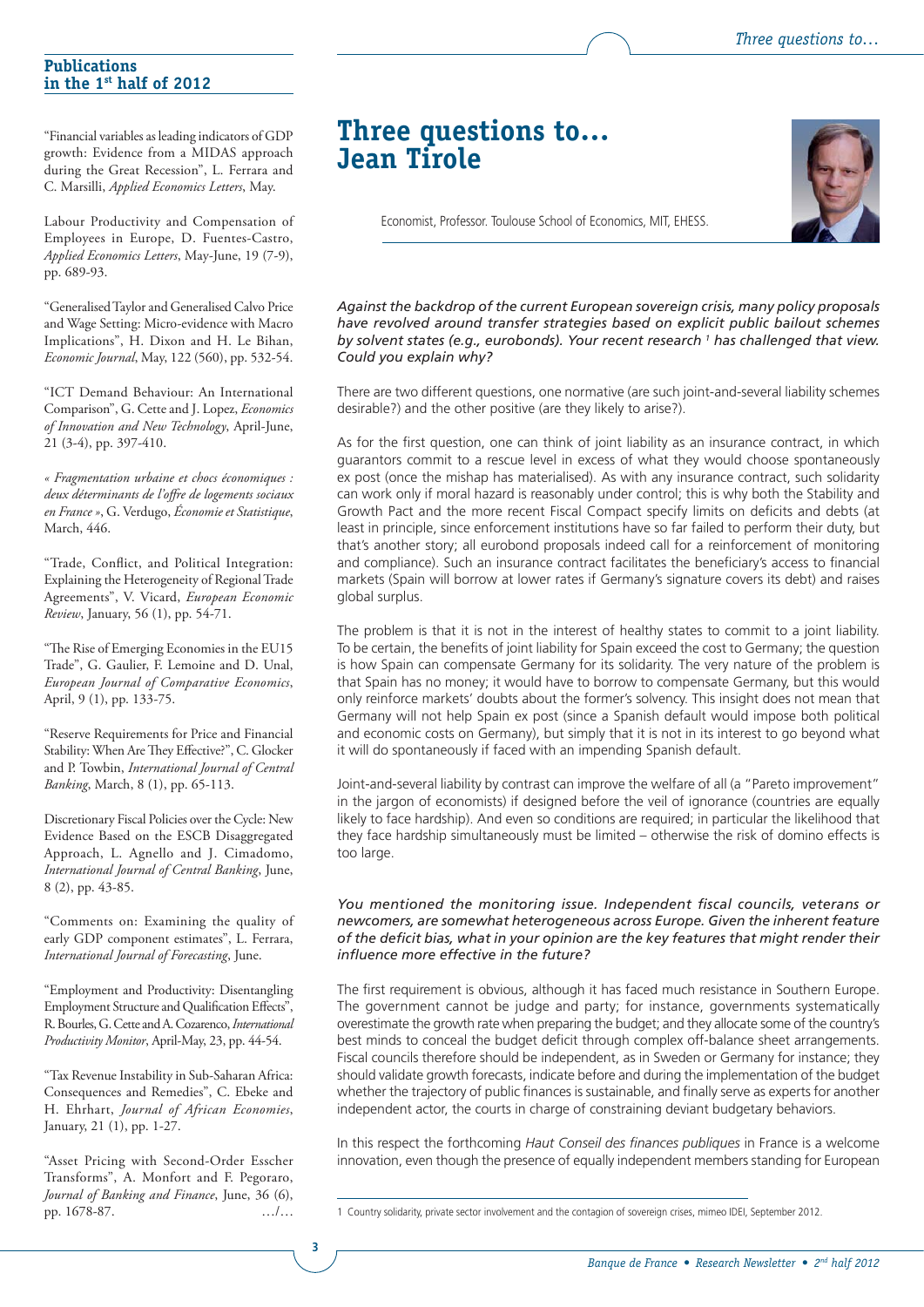"The Impact of Unconventional Monetary Policy on the Market for Collateral: The Case of the French Bond Market", S. Avouyi-Dovi and J. Idier, *Journal of Banking and Finance*, February, 36, (2), pp. 428-38.

"Firm-Network Characteristics and Economic Robustness to Natural Disasters", F. Henriet, S. Hallegatte and L. Tabourier, *Journal of Economic Dynamics and Control*, January, 36, (1), p. 150-67.

"The Dynamics of US Inflation: Can Monetary Policy Explain the Changes?", F. Canova and F. Ferroni, *Journal of Econometrics*, March, 167 (1), pp. 47-60.

"Nowcasting German GDP: A comparison of bridge and factor models", P. Antipa, K. Barhoumi, V. Brunhes-Lesage and O. Darné, *Journal of Policy Modeling*, January.

"Firms and the Global Crisis: French Exports in the Turmoil", J. C. Bricongne, L. Fontagné, G. Gaulier, D. Taglioni and V. Vicard, *Journal of International Economics*, May, 87 (1), pp. 134-46.

"Has the CDS Market Influenced the Borrowing Cost of European Countries during the Sovereign Crisis?", A. L. Delatte, M. Gex and A. Lopez-Villavicencio, *Journal of International Money and Finance*, April, 31 (3), pp. 481-97.

"Optimal Extraction of a Polluting Nonrenewable Resource with R&D toward a Clean Backstop Technology", F. Henriet, *Journal of Public Economic Theory*, April, 14(2), pp. 311-47.

"EU Enlargement and the Evolution of European Production Networks", L. Curra and S. Zignago, *Research in International Business and Finance*, May, 26 (2), pp. 240-57.

"The Predictive Information Content of External Imbalances for Exchange Rate Returns: How Much Is It Worth?", P. Della Corte, L. Sarno and G. Sestieri, *Review of Economics and Statistics*, February, 94 (1), pp. 100-115.

"Bank Output in the National Accounts: Methodological Aspects and Evaluation in the French Case (1980-2011)", M. Beaujour, *Revue d'Économie Financière*, June, 106, pp. 125-38.

"A Macro-prudential Regulation to Make Value Creation Really Sustainable?", O. Bandt and G. Levy-Rueff, Revue d'Économie Financière, June, 106, pp. 243-61.

**4**

interests would have increased its credibility and there is some debate as to whether its recommendations will be heard. Clearly some connection of these national councils with European institutions (the European Court of Justice and the European Commission for example) seems needed to reflect the fact that the implicit solidarity among countries makes Europe a large stakeholder in national policies.

*Given the costs of the debt overhang problem in terms of investment and growth, shouldn't unsustainable sovereign debts in the euro area lead to the recognition that the no-bailout clause could be reinstated and that a framework for the orderly default of public debtors would be warranted?*

As things stand, troubled countries may be unable to reduce their debt to sustainable levels solely through improved budget management. Europe will then face the unpalatable choice between debt repudiation and debt monetization. I would predict the former, although such bets are obviously risky. But orderly debt repudiation anyway won't suffice either, as troubled countries' efforts to keep budget under control and to improve competitiveness might stop once sovereign debts have been alleviated and market pressure has disappeared. Institutions are paramount. Policies keeping institutions roughly unchanged can buy time, but will not solve problems. European countries must accept substantial losses of sovereignty if they are to stay together.



# **Fluctuations in international trade and crises: the role of demand composition**

The collapse of world trade following the 2008 financial crisis is for many observers *an enigma. The decomposition of demand using input-output tables provides a key.*

During the year that followed the financial crisis at the end of 2008, international trade collapsed to an unprecedented degree, a phenomenon that is difficult to reconcile with developments in demand, which fell during this period but to a lesser extent.

In an article to be published in the *American Economic Journal: Macroeconomic*s, Matthieu Bussière, Giovanni Callegari, Fabio Ghironi, Giulia Sestieri and Norihiko Yamano use the OECD input-output tables to estimate a new model that helps to better explain developments in international trade flows. These tables reveal that some components of GDP are more import-intensive than others, and it was precisely these that were most affected during the crisis: this is the case notably for investment and exports, which prove to be very procyclical.

#### *M. Bussière, G. Callegari, F. Ghironi, G. Sestieri and N. Yamano, "Estimating Trade Elasticities: Demand Composition and the Trade Collapse of 2008-09",* **American Economic Journal: Macroeconomics***, to be published.*

Matthieu Bussière has headed the International Research Division since 2009, having worked at the ECB and IMF. He holds a Ph.D. in Economics from the European University Institute in Florence, an MA from Cambridge University and is a graduate of Sciences Po Paris. He has had articles published in *AEJ: Macro*, *Journal of International Money and Finance*, *Oxford Bulletin of Economics and Statistics*, *Review of International Economics*, and *The World Economy*.



…/…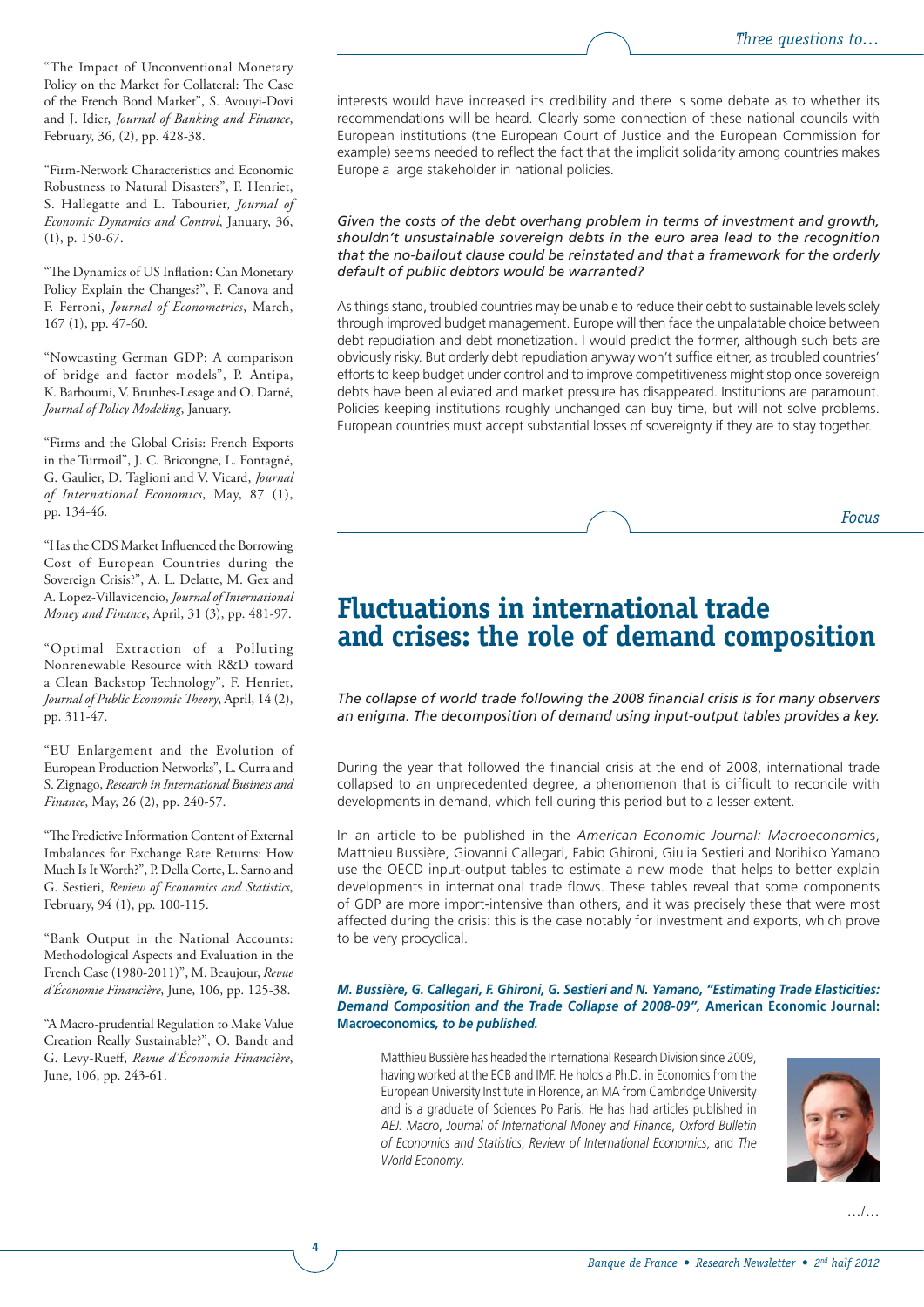#### **Banque de France Working Papers**

384 "Forecasting GDP over the business cycle in a multi-frequency and data-rich environment", M. Bessec and O. Bouabdallah.

383 "Macroeconomic forecasting during the great recession: the return of non-linearity", L. Ferrara, M. Marcellino and M. Mogliani.

382 "How does fiscal consolidation impact on income inequality", L. Agnello and R. M. Sousa.

381 "Price as a choice under nonstochastic randomness in finance", Y. Ivanenko and B. Munier.

380 "Disintermediation or financial diversification? The case of developed countries", M. Boutillier and J. C. Bricongne.

379 "A pitfall with DSGE-based, estimated, government spending multipliers", P. Fève, J. Matheron and J.-G. Sahuc.

378 "A mathematical treatment of bank monitoring incentives", H. Pagès and D. Possamai.

377 "Bank Monitoring incentives and optimal ABS", H. Pagès.

376 "The changing role of expectations in US monetary policy: a new look using the Livingston survey", A. Banerjee and S. Malik.

375 "The Dynamics of gasoline prices: evidence from daily French micro data", E. Gautier and R. Le Saout.

"The Macroeconomic effects of reserve requirements", C. Glocker and P. Towbin.

373 "Commonality in hedge fund returns: driving factors and implications", M. Bussière, M. Hoerova and B. Klaus.

372 "Financial Regulation in General Equilibrium", C. A. E. Goodhart, A. K. Kashyap, D. P. Tsomocos and A. P. Vardoulakis.

371 "Optimal price setting during a currency changeover: theory and evidence from French restaurants", N. Berardi, T. A. Eife and E. Gautier.

370 "Changes in Wage Inequality in France: the Impact of Composition Effects", G. Verdugo, H. Fraisse and G. Horny (in french).

369 "Rent building, rent sharing: a panel country-industry empirical analysis", P. Askenazy, G. Cette and P. Maarek.

# **Price and wage rigidity: micro evidence with macro implications**

*Macroeconomic price and wage rigidity models are extremely stylized. Hervé Le Bihan proposes an approach that is more consistent with both the observed distributions of price and wage durations and the stylized facts of monetary policy.*

In DSGE models, which have become standard tools for analysing and defining monetary policy. an important role is given to the assumption of price and wage rigidity. Its representation is most often based either on the Calvo model, in which the price reset probability is constant over time, or on the Taylor model, in which durations are staggered but fixed and deterministic (for example one year). However, several recent studies on microeconomic data show that neither of these assumptions is a suitable proxy for the distribution of price and wage durations.

Hervé Le Bihan and Huw Dixon consider generalised Calvo and generalised Taylor wage and price-setting models and show that they accurately reflect the distributions of wage and price durations observed at the microeconomic level. They then use microeconomic French data to develop calibrated versions of these models. By incorporating these elements into a standard DSGE model of the euro area, they are able to assess the consequences for monetary policy transmission.

Their main finding is that the generalised Taylor model predicts a gradual and hump-shaped response of inflation to a monetary policy shock. This specification makes it possible to rationalize an empirical stylized fact of monetary macroeconomics, without resorting to the counterfactual assumption – often used on an ad-hoc basis in DSGE models – of systematic wage and price indexation in each period.

#### *H. Dixon and H. Le Bihan, "Generalised Taylor and generalised Calvo prices and wage setting: Micro-evidence with macro implications",* **Economic Journal** *(1), May 2012, 122(560), pp. 532-54.*

Hervé Le Bihan is Head of the Macroeconomic Analysis and Forecasting Division. His work focuses on price and wage rigidity, macroeconometric modelling, the use of microeconomic data for monetary macroeconomics. He has published a number of articles on macroeconomics and applied econometrics in various journals such as the *American Economic Journal: Macroeconomics*, the *Journal of Econometrics*, the *Journal of Economic Perspectives*, and the *Journal of the European Economic Association*.



# **Unemployment durations and unobserved characteristics**

*Econometric analyses show regularities in employer-employee relationships that are not accounted for by their usual determinants. Guillaume Horny highlights the importance of unobserved characteristics.*

Employment durations are heterogeneous. There is abundant evidence that, in OECD countries, long-term employment relationships are common, most new jobs end early, and the probability of a job ending declines with tenure. Since job exit involves both the worker and the firm, it is plausible that exit rates are affected by worker and firm characteristics. While the relevance of worker heterogeneity in job durations is well established, the empirical evidence on the importance of firm heterogeneity is much more limited.

…/…

**5**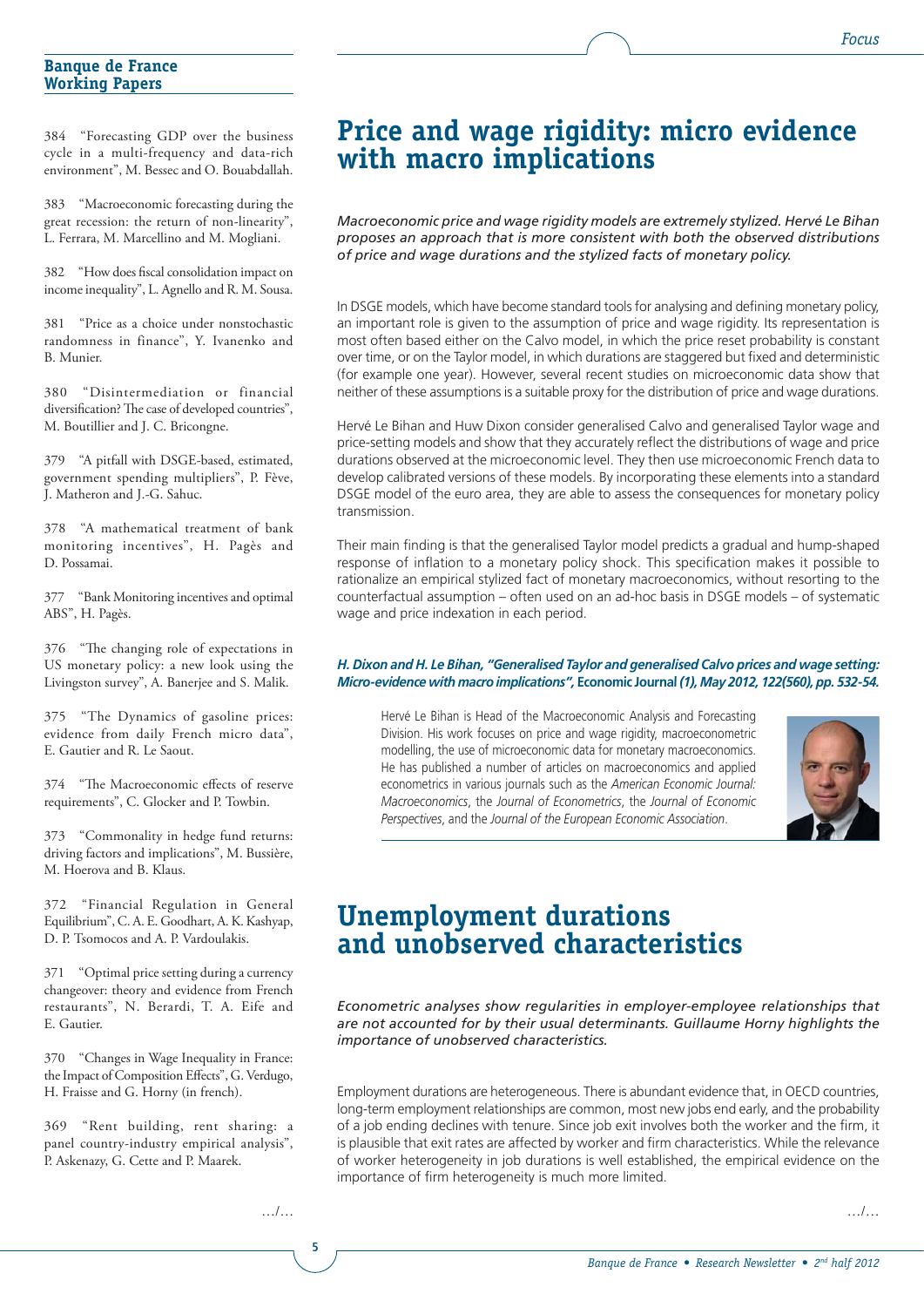368 "Shock on variable or shock on distribution with application to Stress-Test", S. Dubecq and C. Gourieroux.

367 "Breakeven inflation rates and their puzzling correlation relationships", G. Cette and M. De Jong.

366 *"Les effets des hausses du SMIC sur le salaire moyen"*, G. Cette, V. Chouard and G. Verdugo (in French).

365 "Global versus local shocks in micro price dynamics", P. Andrade and M. Zachariadis.

364 "Global value chains during the great trade collapse: a bullwhip effect?", C. Altomonte, F. Di Mauro, G. Ottaviano, A. Rungi and V. Vicard.

363 "Reserve requirements for price and financial stability: when are they effective?", C. Glocker and P. Towbin.

362 "The determinants of intrafirm trade: evidence from French firms", G. Corcos, D. Irac, G. Mion and T. Verdier.

361 "How do anticipated changes to short-term market rates influence banks' retail interest rates? Evidence from the four major euro area economies", A. Banerjee, V. Bystrov and P. Mizen.

360 "The European way out of recessions", F. Bec, O. Bouabdallah and L. Ferrara.

359 "A Term Structure Model with Level Factor cannot be Realistic and Arbitrage Free", S. Dubecq and C. Gourieroux.

**6**

In a publication co-authored with Rute Mendes and Gerard van den Berg, Guillaume Horny shows that employers and employees' specific characteristics unobserved by the econometrician have a non-negligible impact on labour market outcomes. These variables can be related to individual preferences for mobility, features making some individuals highly productive, or workforce management strategies. Their influence can be identified in an empirical analysis of job durations, thanks to the follow-up of employers and employees. The results imply that unobserved firm characteristics explain around 30% of the variation in job durations (expressed in logarithms). In addition, they find a positive correlation between unobserved worker and firm characteristics. This is informative about the extent to which specific types of firms match with specific types of workers. It indicates that if job durations are typically short in a firm, this is not only because of high job exit rates at the firm, but also because the firm attracts workers who have high job exit rates.

#### *G. Horny, R. Medes and G. Van den Berg (2012), "Job Durations With Worker- and Firm-Specifi c Effects: MCMC Estimation With Longitudinal Employer",* **Journal of Business and Economic Statistics***, 30(3), pp. 468-80.*

Guillaume Horny is senior economist at the Microeconomic Analysis Division (SAMIC). He holds a Ph.D. in Economics from the University of Strasbourg. His research interests cover mostly microeconometrics, but include also Bayesian econometrics. His research has appeared in the *Journal of Business and Economic Statistics*, *Applied Economics and Statistical Papers*.



# **Sticky wages: Evidence from quarterly microeconomic data**

*Nominal wage stickiness is a crucial element of monetary analysis. Microeconomic data suggest that wage changes are much more frequent and complex than one might think.*

Nominal wages generally appear to adjust infrequently and with some delay to shocks. This wage rigidity is a central issue in New Keynesian literature, because of its influence on the degree of inflation persistence and the optimal monetary policy rule. While there are numerous microeconomic studies on this issue, these have focused on assessing downward nominal rigidity using annual data.

In a study co-authored with Hervé Le Bihan and Thomas Heckel, Jérémi Montornès completes the scarce empirical work on the subject with French infra-annual data. The findings suggest that wage changes are relatively frequent, at around 38% per quarter. They are mainly synchronized within firms but staggered across them. However, a certain degree of synchronization is induced by minimum wage revisions and seasonal wage changes (more frequent in the first quarter). In addition, estimating a selection model shows that wage adjustments are time-dependent, i.e. revised at regular intervals, rather than state-dependent.

The analysis also shows that wages are indexed to inflation and unemployment, both past and future. There is some evidence of predetermination in wage changes. While wage changes occur on average every two quarters, the decisions underlying these changes are actually much less frequent.

#### *H. Le Bihan, J. Montornès and T. Heckel, "Sticky wages: Evidence from quarterly microeconomic data", AEJ: Macroeconomics (2A), 2012, 19(7-9).*

Jérémi Montornès (Monetary Analysis and Statistics Division) was working at the Microeconomic Analysis Division at the time this study was conducted.

…/…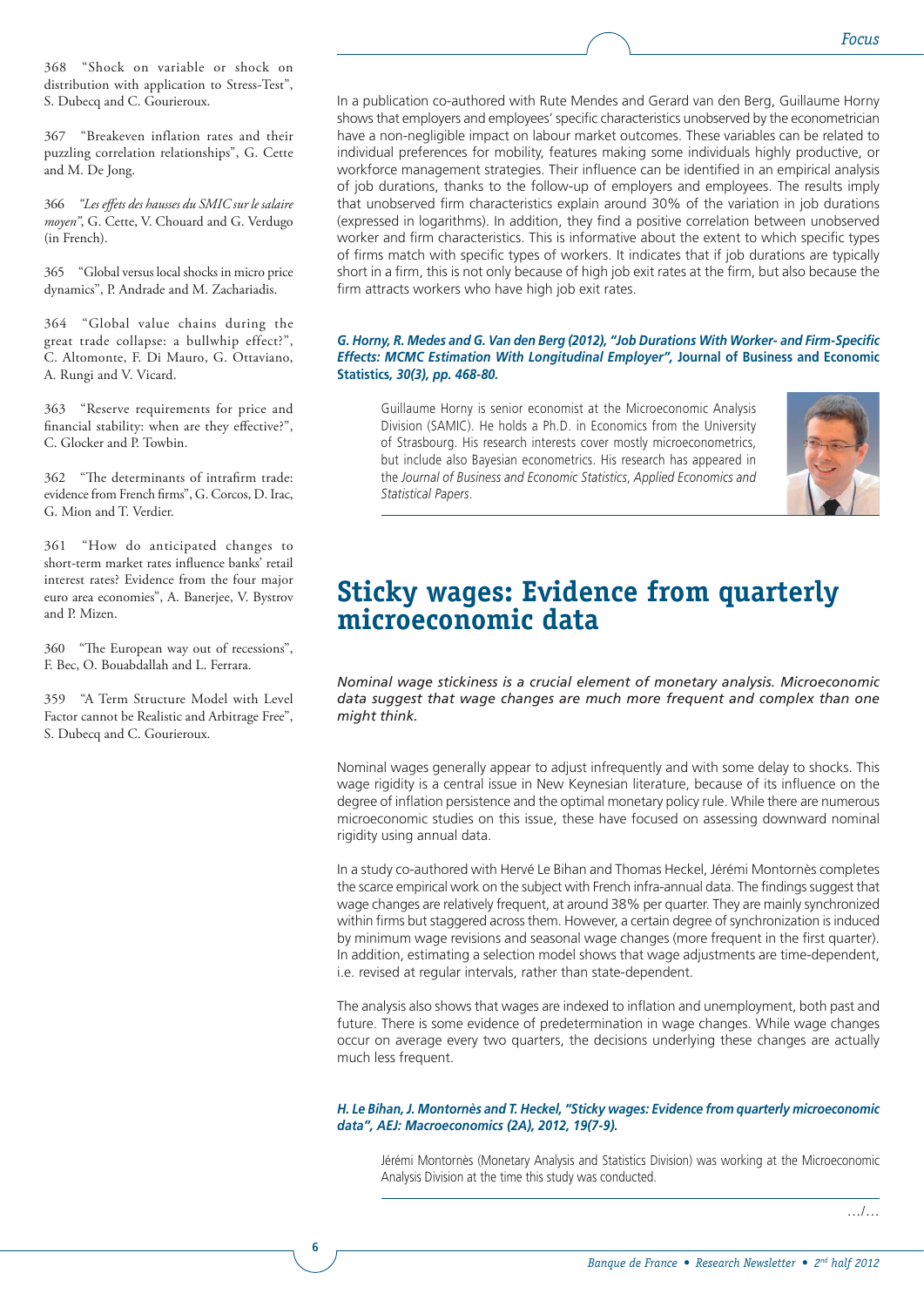### **Securitisation and risk retention: Are the US regulators right?**

*The tight risk retention requirements proposed by US regulators following the Dodd-Frank Act have drawn fierce opposition from the securitization industry. For Henri Pagès, they have got it (almost) right.*

In April 2011, six federal agencies issued new credit risk retention rules to address the conceptual weaknesses of current securitization agreements. The most contentious issue was the funding of a "premium capture" account that would stand first in line over and above the five per cent risk retention prescribed by the Dodd-Frank Act. Given the fierce opposition voiced by the financial industry, it is likely that the agencies will move forward with a modified proposal for rulemaking.

From the vantage point of a world with optimal contracts, Henri Pagès shows in two companion papers that the agencies' view is basically right. The idea is that sponsors should be prevented from realizing value at closing by monetizing the gains on sale and high-risk tranches, as this creates incentives for poor underwriting. The main difference between the model and the regulation is that the "premium capture" account is not a low-return liquidity buffer subordinated to all other interests in the pool, but is instead high-return collateral liable to capture fees during the life of the transaction. One advantage is that it can track ongoing performance: defaults trigger withdrawals in the amount of the risk retained, but servicing and other fees are then applied to the reserve account until the balance is restored to an appropriate level. By this token, performance-based compensation allows investors to effectively correct sponsors' incentives and save on costly resources when sponsors' rates of return are high.

#### *H. Pagès, ''Bank monitoring incentives and optimal ABS'',* **Journal of Financial Intermediation***, forthcoming.*

#### *H. Pagès and D. Possamaï, ''A mathematical treatment of bank monitoring incentives'',* **Finance and Stochastics***, forthcoming.*

Henri Pagès is Scientific Advisor at the DGEI. He holds a Ph.D. in Economics from MIT. His research interests cover banking theory, continuous finance, and credit risk. He has published in various journals such as *Economic Theory*, *Mathematical Finance* and the *Journal of Financial Intermediation*.



# **Welfare implications of heterogeneous labor markets in a monetary union**

*Given heterogeneous labor markets, some reforms are more likely to result in large welfare gains. Jean-Guillaume Sahuc indicates which ones should be carried out in a monetary union.*

More than ten years into the creation of the euro area, economic disparities are still pronounced, especially in terms of labor market performances. The issue is not only how the overall performance of the monetary union is affected by a modification of the frictions in the labor market, but also (i) how the country-specific environment is modified and (ii) which structural changes offer the highest payoff in terms of fostering adjustment.

In a recent paper, Céline Poilly and Jean-Guillaume Sahuc propose a normative analysis to investigate which institutional modifications are required in the presence of heterogeneous labor markets to achieve a particular unemployment rate.

**7**

…/…